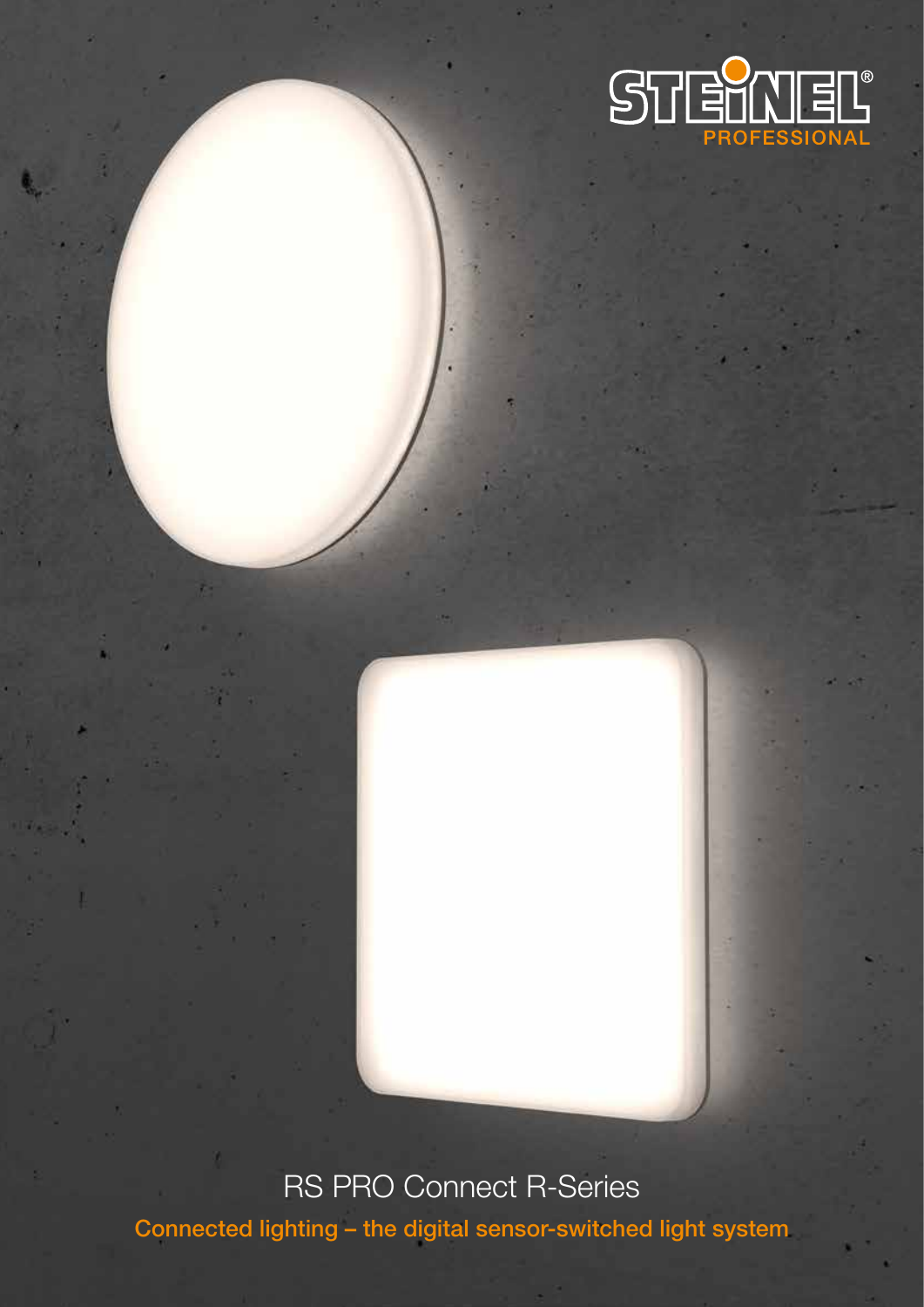

All settings and connections are made easily and extremely quickly via app. Available for Android and iOS.

 $\frac{1}{\sqrt{2}}$ 

RS PRO Connect R-Series

# Connected lighting. Connect with the future.

Just what you've been waiting for. With the most intelligent sensor-switched light system ever, you can combine optimum lighting with incredibly easy installation and connectivity. In developing the system, we not only paid particular attention to the demands of the electrician and planner but also to those of the building owner. This light system not only excites with needs-based functions but also with an understated design that's all geared to suit many different applications. Technology that is not only the right decision today, but also tomorrow.

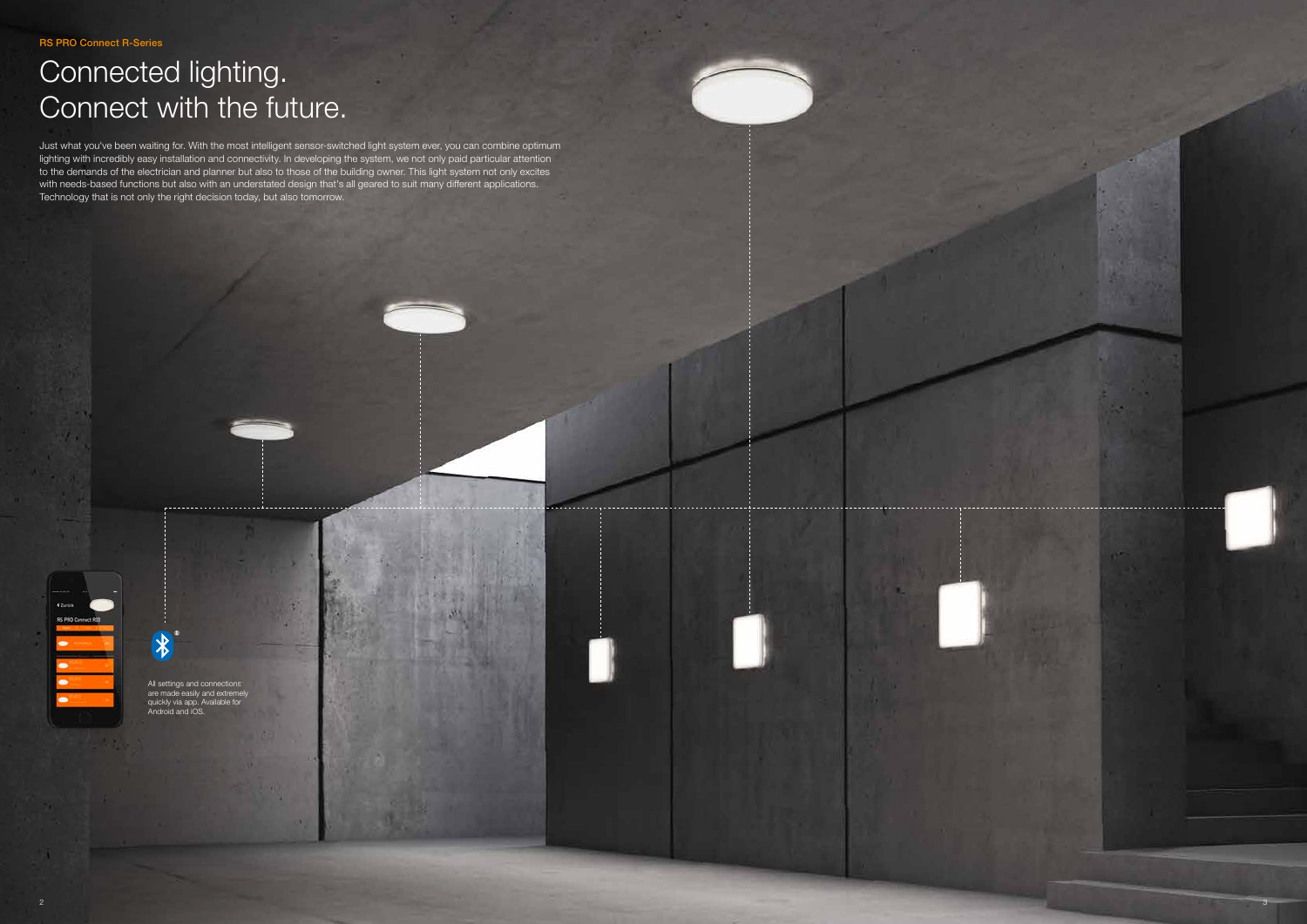# 4 light functions for the digital age.

High-precision HF presence sensor, warm and neutral white options delivering up to 3200 lumens of light. Backlight, basic light level, emergency light powered by rechargeable battery, flexible stay-ON time and connectivity to create zone groups. All configurable via an app. Our engineers and designers have made it their goal to develop the must convenient multi-function light there is on the market. Great to see they have achieved it.

### Basic light level (10-50%)

Turning light up to full power every time makes no sense. The built-in presence sensor recognises whether or not light is needed – it then switches to basic light level mode in line with your settings. This provides sufficient orientation at minimal energy consumption.

#### Backlight

Ambient lighting is a particularly good way of creating a pleasant atmosphere and setting the perfect scene. Provided by LEDs specially fitted for this purpose, it can be selected as an option from the app's lighting scenes. Conventional system lights come nowhere near to including as many features as this.

#### Main light level (50-100%)

With up to 3200 lumens of neutral or warm-white light, 2 designs and 5 sizes, the RS PRO Connect R-series always provides the right lighting solution. The opal diffuser shade gives pleasant lighting spread over a large area. The built-in LEDs have a life expectancy of up to 65,000 h with an efficiency of 134lm/W.

| RS PRO Connect |       |  |
|----------------|-------|--|
|                | _____ |  |
|                |       |  |
|                |       |  |
|                |       |  |
|                |       |  |
|                |       |  |
| _              |       |  |
|                |       |  |

#### Emergency light

The optional emergency-night module powered by rechargeable battery complements the wide range of features that come with the RS PRO Connect R-series. Running on 3 rechargeable batteries (AA), the emergency light switches on automatically in the event of a power failure and guarantees sufficient light.

The convenient part: The batteries can also be tested via app for added user convenience.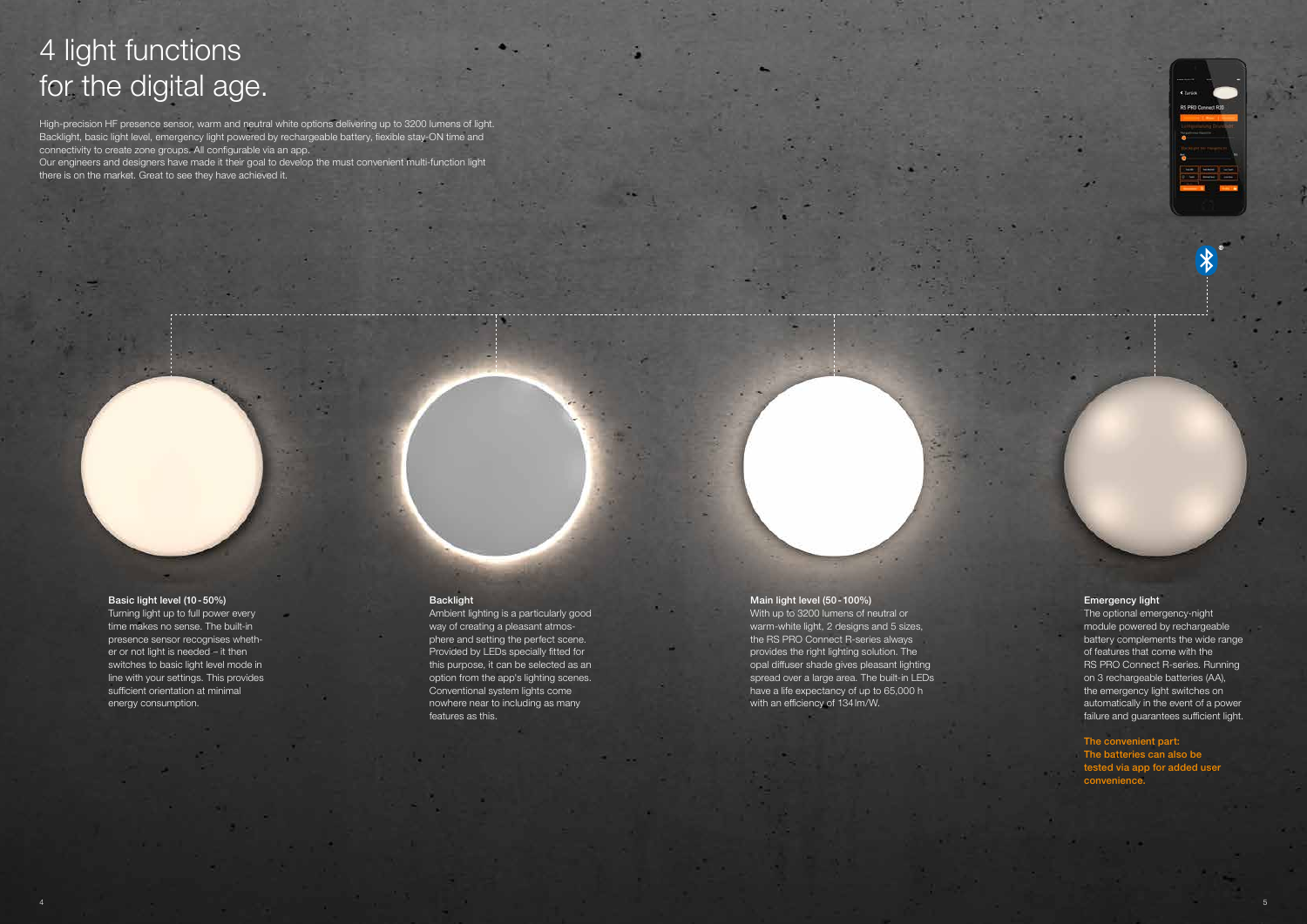6



# Shining benefits for installation and operation.

The RS PRO Connect R-series provides the most complete answer for new builds, refurbishment and modernisation. Many different applications make it the No. 1 choice in planning and installation. Ease of installation and configuration reduce work input and costs for professionals and users. With the RS PRO Connect R-series, we have summed up progress to a tee. The future has already begun.

# Simplicity for planners

- Click mechanism for easy install
- No re-wiring necessary
- Wireless setting and commissioning via app
- Wireless commissioning

- Cutting-edge, convenient light system
- Future-proof through Bluetooth technology / IoT integration possible.
- Extremely long-life LED light (65,000 h to LM80
- Interconnection, grouping and neighbouring-light function without additional cabling, via Bluetooth
- All-inclusive light system in 2 designs and 3 sizes, with and without sensor, with optional basic light level or backlight
- Top technology made in Europe
- Suitable for new builds, modernisation and refurbishment • Emergency-light versions for planning escape and rescue routes

# Speed for electricians

# Added value for investors

• Top efficiency of up to 134lm/W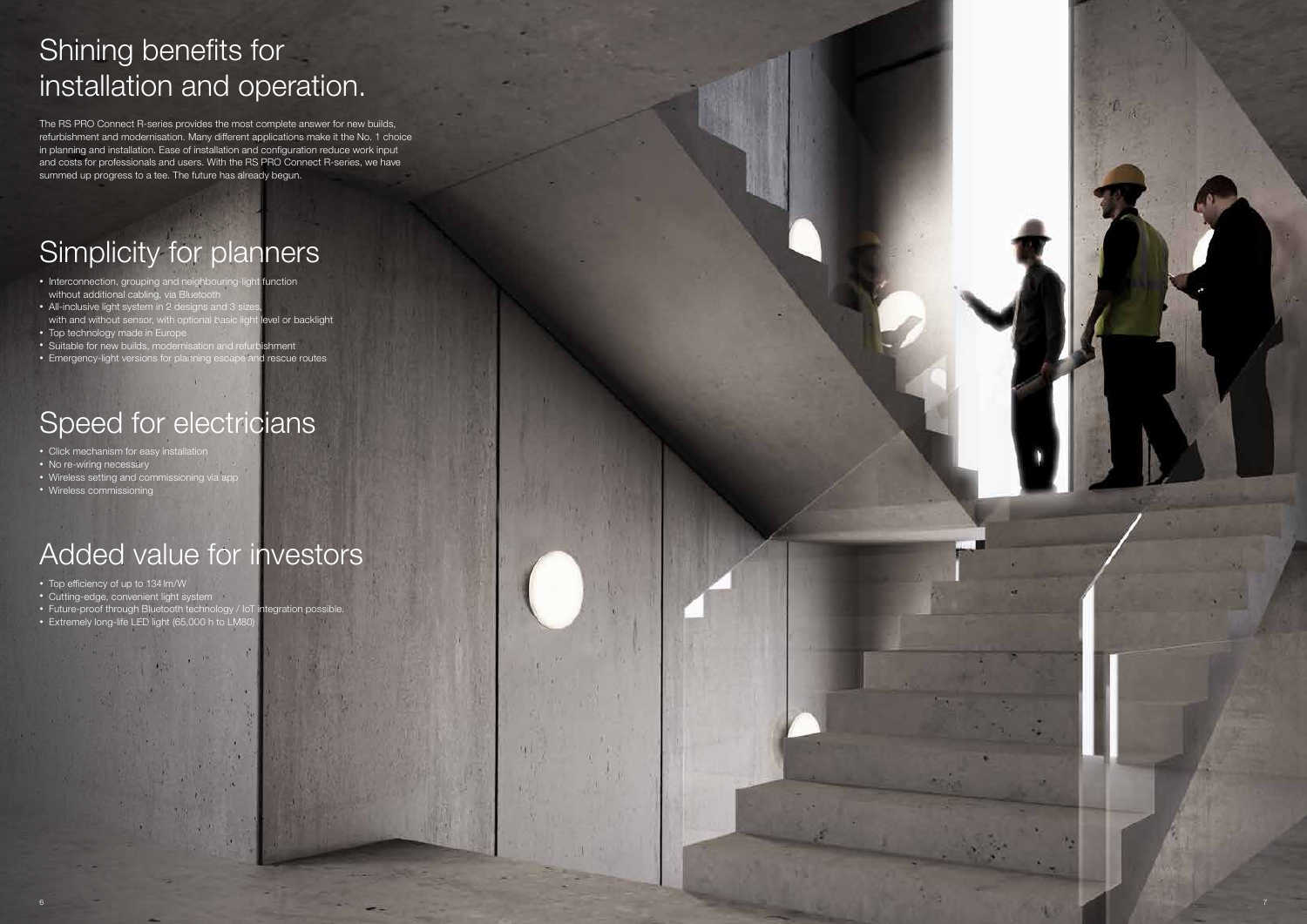

Reach adjustment via app and directly visible feedback.

The chosen sensor reach  $(Ø1-10m)$  can be set very easily by slide control in the app. The settings can be re-checked on location by means of the patented live detection indicator. Detection can also be limited in 4 directions using metal shrouds. It doesn't get more convenient than this.

# See! It does work. Digital sensor adjustment and fastest ever installation.

Time is money. The faster a light can be installed and configured, the less time and money are involved. All the better when the light also features first-class technology. The modular design of the RS PRO Connect R series essentially consists of three components: the light module, the wall and ceiling mount and optional emergency-light module powered by rechargeable battery.

> **Sensor** module

Laser aiming line

## Installation module

One module for all versions for fast wall or ceiling mounting

Cable inlet with rubber seal

Modern plug-in terminals for straightforward install



ceiling mounting

## Emergency light

Optional emergency light module. Simply clicks into light enclosure. Power supply from 3AA rechargeable batteries.

Integrated backlight

Emergency-light test button (also very conveniently by app)

Integrated 360° HF sensor

٤

**STATISTICS** 

Screws for securing the light module

Click mechanism for mounting light

> High-quality, UV-stable, opal diffuser shade, impact-resistant to IK07

Light module Ready-to use light module, complete with HF sensor, LED unit and control unit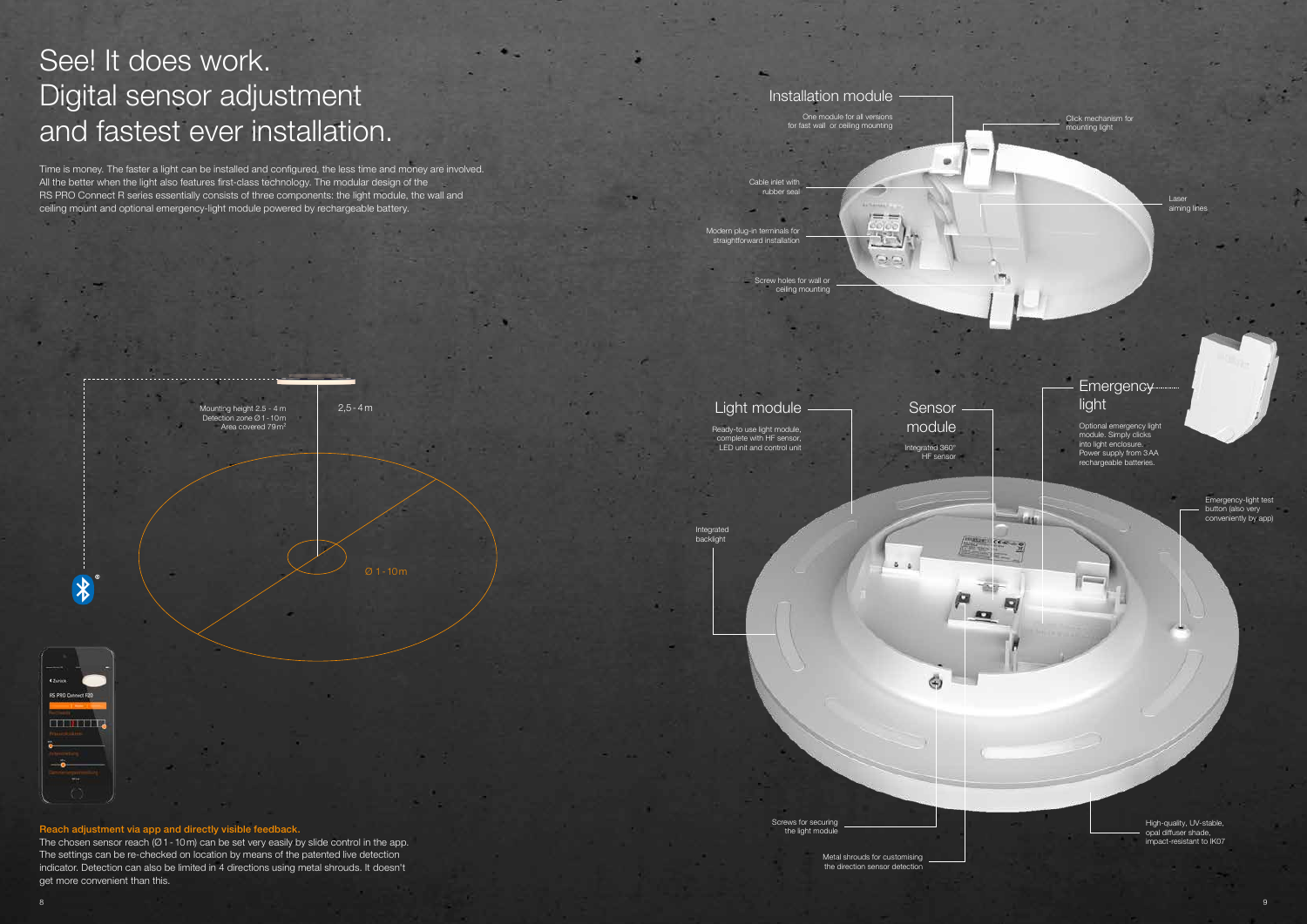Ø 300x55mm

Ø 350 x55mm

Ø 420x55mm

300x300x55mm

350x350x55mm

soft light start

main light







warranty

brightness

- Sensor-switched indoor lights
- Max. 3200 lumens
- Max. 134 lm/W
- 3000K warm white
- 4000K neutral white) • For rugged applications to IK07
- LED 65,000 h | L80B10
- Emergency-light module available
- Basic light level 10-50%
- Main light level 50-100%
- Backlight function
- Soft light start
- LED  $(10 - 50\%$ 36 years 360° Ø1-10m 2-2000 Lux 5sec-60 min basic main light soft light IK07 connectable manufacturer's 2-2000 Lux basic (Ø 4.5h/day) brightness





#### Light

- Wireless interconnection
- Connection via Bluetooth
- Configurable via app
- Neighbouring-light function
- Group configuration



#### Sensor

- 360° HF sensor
- Ø 1-10m reach
- Optional metal shrouds
- No unintentional deactivation through presence mode

#### **Connectivity**

Sensor version<br>3000K warm white Slave version

EAN 4007841 057039 4000K neutral white EAN 4007841 057046 3000K warm white EAN 4007841 057060 4000K neutral white EAN 4007841 057053

Sensor version<br>3000K warm white Slave version 3000K warm white EAN 4007841 057091

3000K warm white EAN 4007841 057107<br>4000K neutral white EAN 4007841 057077 EAN 4007841 057077 EAN 4007841 057084

Sensor version **Slave version**<br>3000K warm white

3000K warm white **EAN 4007841 057145**<br>4000K neutral white EAN 4007841 057114 EAN 4007841 057114

3000K warm white EAN 4007841 057138 EAN 4007841 057121

# RS PRO Connect R-Series

# The series at a glance.



Max. 1130 lumens

EAN 4007841 057152 3000K warm white EAN 4007841 057176

**Sensor version**<br>3000K warm white 3000 K warm white EAN 4007841 057183 Slave version 4000K neutral white EAN 4007841 057169

3000K warm white EAN 4007841 057220 EAN 4007841 057190

### RS PRO Connect R20

Max. 2000 lumens

### RS PRO Connect R30

## Max. 3200 lumens

# Find out more about using and installing our R-series lights.





Watch the video on the R series now: https://www.youtube.com/ watch?v=Dq-Dl4M-a18

## RS PRO Connect R20 Q

Max 1950 lumens

#### RS PRO Connect R30 Q Max. 3150 lumens

**Sensor version**<br>3000K warm white

Slave version

3000K warm white EAN 4007841 057213

EAN 4007841 057206